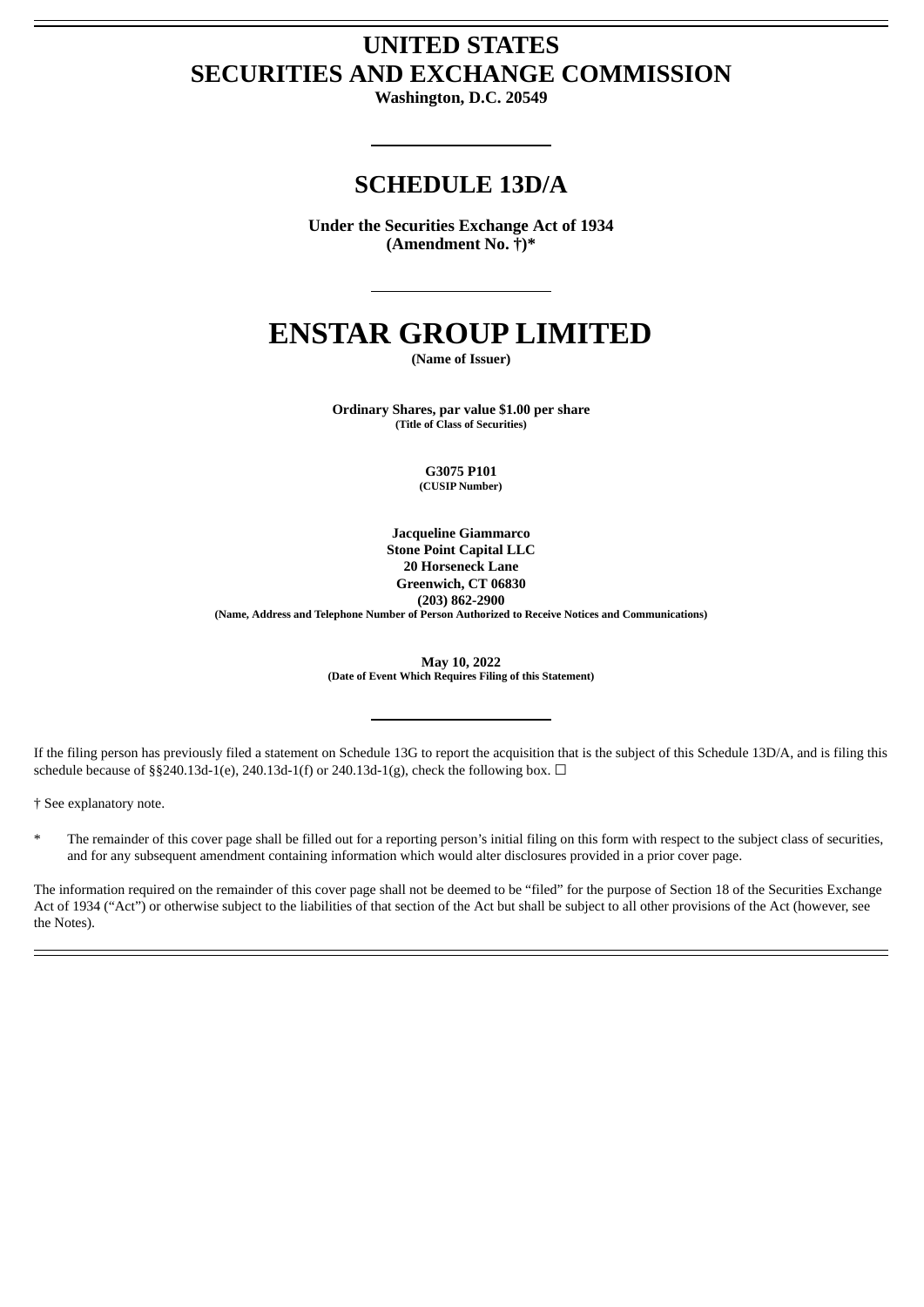| $\mathbf{1}$   | <b>NAMES OF REPORTING PERSONS</b>                  |                 |                                                                                          |  |  |  |
|----------------|----------------------------------------------------|-----------------|------------------------------------------------------------------------------------------|--|--|--|
|                | Trident V, L.P.                                    |                 |                                                                                          |  |  |  |
| $\overline{2}$ | CHECK THE APPROPRIATE BOX IF A MEMBER OF A GROUP   |                 |                                                                                          |  |  |  |
|                | (a) $\Box$                                         | $(b) \boxtimes$ |                                                                                          |  |  |  |
|                |                                                    |                 |                                                                                          |  |  |  |
| 3              | <b>SEC USE ONLY</b>                                |                 |                                                                                          |  |  |  |
|                |                                                    |                 |                                                                                          |  |  |  |
| $\overline{4}$ |                                                    |                 | <b>SOURCE OF FUNDS (SEE INSTRUCTIONS)</b>                                                |  |  |  |
|                |                                                    |                 |                                                                                          |  |  |  |
|                | O <sub>O</sub>                                     |                 |                                                                                          |  |  |  |
| 5              |                                                    |                 | CHECK BOX IF DISCLOSURE OF LEGAL PROCEEDINGS IS REQUIRED PURSUANT TO ITEM 2(D) OR 2(E)   |  |  |  |
|                | $\Box$                                             |                 |                                                                                          |  |  |  |
| 6              |                                                    |                 | <b>CITIZENSHIP OR PLACE OF ORGANIZATION</b>                                              |  |  |  |
|                |                                                    |                 |                                                                                          |  |  |  |
|                | Cayman Islands                                     |                 |                                                                                          |  |  |  |
|                |                                                    | 7               | <b>SOLE VOTING POWER</b>                                                                 |  |  |  |
|                |                                                    |                 |                                                                                          |  |  |  |
|                | <b>NUMBER OF</b><br><b>SHARES</b>                  |                 | None                                                                                     |  |  |  |
|                | <b>BENEFICIALLY</b>                                | 8               | <b>SHARED VOTING POWER</b>                                                               |  |  |  |
|                | <b>OWNED BY</b>                                    |                 |                                                                                          |  |  |  |
|                | <b>EACH</b>                                        | 9               | 1,546,196<br><b>SOLE DISPOSITIVE POWER</b>                                               |  |  |  |
|                | <b>REPORTING</b>                                   |                 |                                                                                          |  |  |  |
|                | <b>PERSON</b><br><b>WITH</b>                       |                 | None                                                                                     |  |  |  |
|                |                                                    | 10              | SHARED DISPOSITIVE POWER                                                                 |  |  |  |
|                |                                                    |                 |                                                                                          |  |  |  |
|                |                                                    |                 | 1,546,196                                                                                |  |  |  |
| 11             |                                                    |                 | AGGREGATE AMOUNT BENEFICIALLY OWNED BY EACH REPORTING PERSON                             |  |  |  |
|                |                                                    |                 |                                                                                          |  |  |  |
|                | 1,546,196                                          |                 |                                                                                          |  |  |  |
| 12             |                                                    |                 | CHECK BOX IF THE AGGREGATE AMOUNT IN ROW (11) EXCLUDES CERTAIN SHARES (SEE INSTRUCTIONS) |  |  |  |
|                | $\Box$                                             |                 |                                                                                          |  |  |  |
| 13             | PERCENT OF CLASS REPRESENTED BY AMOUNT IN ROW (11) |                 |                                                                                          |  |  |  |
|                |                                                    |                 |                                                                                          |  |  |  |
|                | $9.4\%*$                                           |                 |                                                                                          |  |  |  |
| 14             |                                                    |                 | TYPE OF REPORTING PERSON (SEE INSTRUCTIONS)                                              |  |  |  |
|                |                                                    |                 |                                                                                          |  |  |  |
|                | PN                                                 |                 |                                                                                          |  |  |  |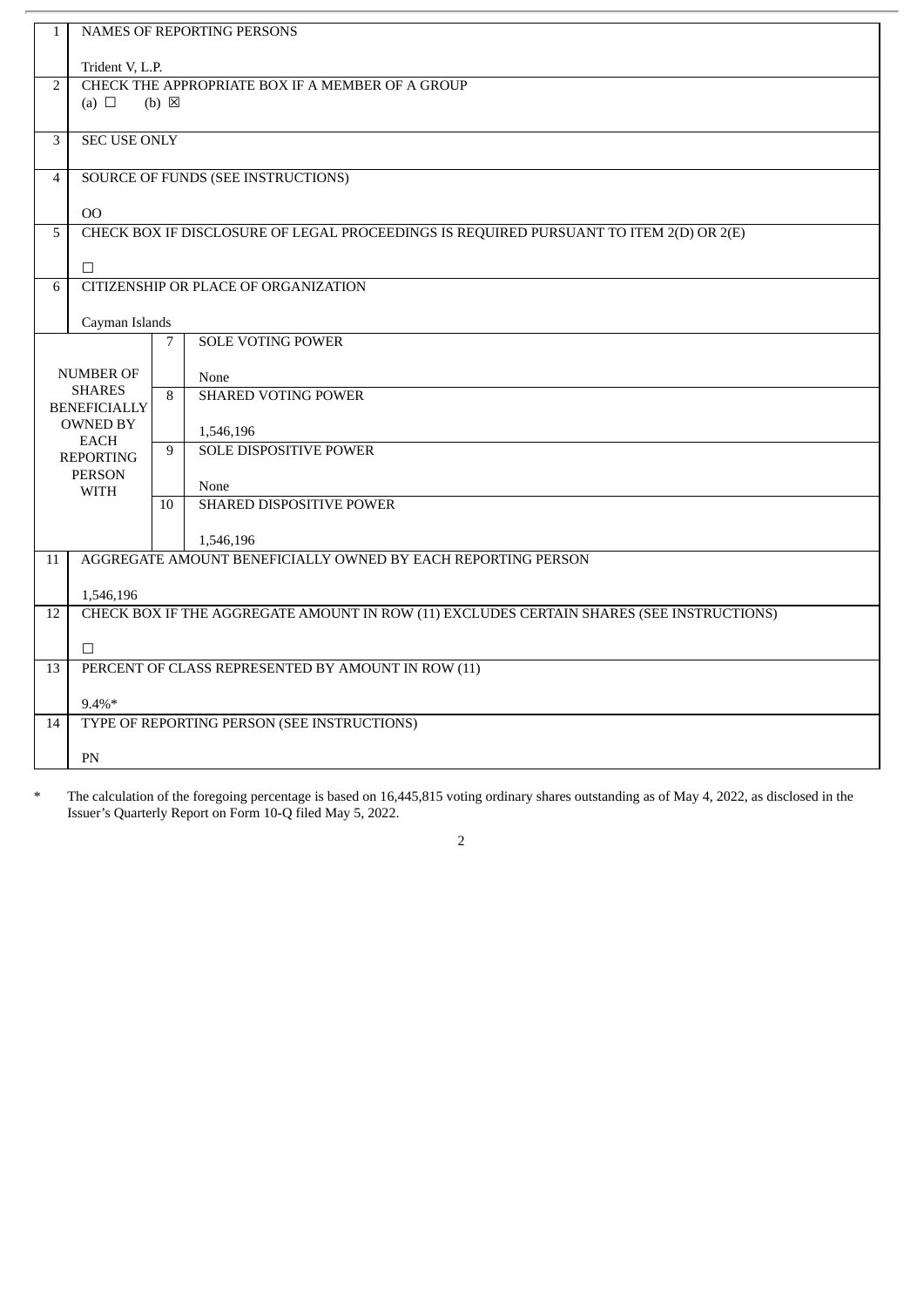| $\mathbf{1}$   |                                                    |                 | <b>NAMES OF REPORTING PERSONS</b>                                                        |  |  |  |
|----------------|----------------------------------------------------|-----------------|------------------------------------------------------------------------------------------|--|--|--|
|                |                                                    |                 |                                                                                          |  |  |  |
|                | Trident Capital V, L.P.                            |                 |                                                                                          |  |  |  |
| $\overline{2}$ | (a) $\Box$                                         | $(b) \boxtimes$ | CHECK THE APPROPRIATE BOX IF A MEMBER OF A GROUP                                         |  |  |  |
|                |                                                    |                 |                                                                                          |  |  |  |
| 3              | <b>SEC USE ONLY</b>                                |                 |                                                                                          |  |  |  |
|                |                                                    |                 |                                                                                          |  |  |  |
| $\overline{4}$ |                                                    |                 | <b>SOURCE OF FUNDS (SEE INSTRUCTIONS)</b>                                                |  |  |  |
|                | O <sub>O</sub>                                     |                 |                                                                                          |  |  |  |
| 5              |                                                    |                 | CHECK BOX IF DISCLOSURE OF LEGAL PROCEEDINGS IS REQUIRED PURSUANT TO ITEM 2(D) OR 2(E)   |  |  |  |
|                |                                                    |                 |                                                                                          |  |  |  |
| 6              | $\Box$                                             |                 | CITIZENSHIP OR PLACE OF ORGANIZATION                                                     |  |  |  |
|                |                                                    |                 |                                                                                          |  |  |  |
|                | Cayman Islands                                     |                 |                                                                                          |  |  |  |
|                |                                                    | 7               | <b>SOLE VOTING POWER</b>                                                                 |  |  |  |
|                | <b>NUMBER OF</b>                                   |                 | None                                                                                     |  |  |  |
|                | <b>SHARES</b>                                      | 8               | <b>SHARED VOTING POWER</b>                                                               |  |  |  |
|                | <b>BENEFICIALLY</b><br><b>OWNED BY</b>             |                 |                                                                                          |  |  |  |
|                | <b>EACH</b>                                        |                 | 1,546,196                                                                                |  |  |  |
|                | <b>REPORTING</b>                                   | 9               | <b>SOLE DISPOSITIVE POWER</b>                                                            |  |  |  |
|                | <b>PERSON</b><br><b>WITH</b>                       |                 | None                                                                                     |  |  |  |
|                |                                                    | 10              | SHARED DISPOSITIVE POWER                                                                 |  |  |  |
|                |                                                    |                 |                                                                                          |  |  |  |
| 11             |                                                    |                 | 1,546,196<br>AGGREGATE AMOUNT BENEFICIALLY OWNED BY EACH REPORTING PERSON                |  |  |  |
|                |                                                    |                 |                                                                                          |  |  |  |
|                | 1,546,196                                          |                 |                                                                                          |  |  |  |
| 12             |                                                    |                 | CHECK BOX IF THE AGGREGATE AMOUNT IN ROW (11) EXCLUDES CERTAIN SHARES (SEE INSTRUCTIONS) |  |  |  |
|                | $\Box$                                             |                 |                                                                                          |  |  |  |
| 13             | PERCENT OF CLASS REPRESENTED BY AMOUNT IN ROW (11) |                 |                                                                                          |  |  |  |
|                |                                                    |                 |                                                                                          |  |  |  |
| 14             | $9.4\%*$                                           |                 | TYPE OF REPORTING PERSON (SEE INSTRUCTIONS)                                              |  |  |  |
|                |                                                    |                 |                                                                                          |  |  |  |
|                | PN                                                 |                 |                                                                                          |  |  |  |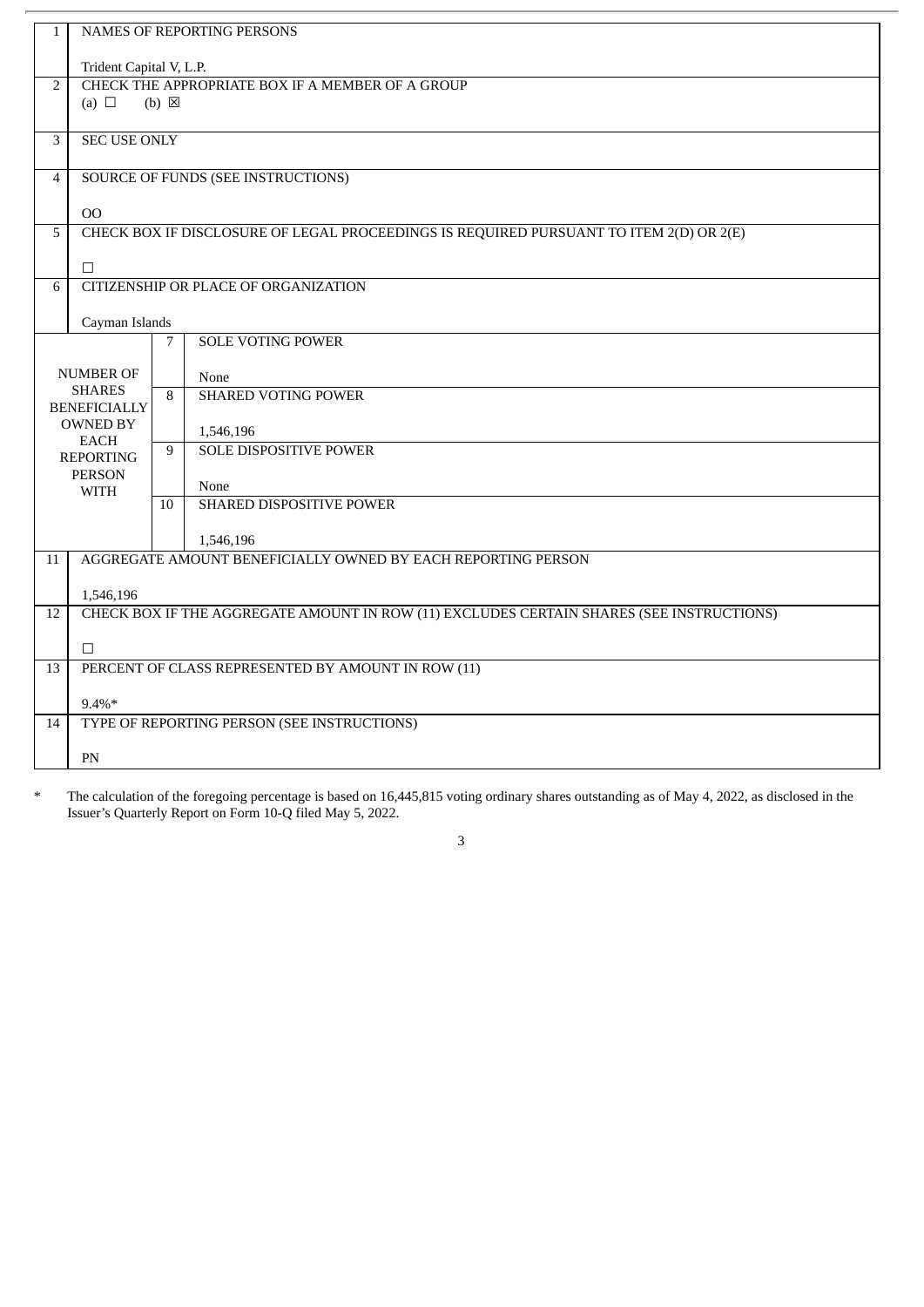| $\mathbf{1}$   | <b>NAMES OF REPORTING PERSONS</b>                                                                                   |                 |                                                                                          |  |  |  |
|----------------|---------------------------------------------------------------------------------------------------------------------|-----------------|------------------------------------------------------------------------------------------|--|--|--|
|                |                                                                                                                     |                 |                                                                                          |  |  |  |
|                | Trident V Parallel Fund, L.P.                                                                                       |                 |                                                                                          |  |  |  |
| $\overline{2}$ |                                                                                                                     |                 | CHECK THE APPROPRIATE BOX IF A MEMBER OF A GROUP                                         |  |  |  |
|                | (a) $\Box$                                                                                                          | $(b) \boxtimes$ |                                                                                          |  |  |  |
|                |                                                                                                                     |                 |                                                                                          |  |  |  |
| 3              | <b>SEC USE ONLY</b>                                                                                                 |                 |                                                                                          |  |  |  |
|                |                                                                                                                     |                 |                                                                                          |  |  |  |
| $\overline{4}$ |                                                                                                                     |                 | <b>SOURCE OF FUNDS (SEE INSTRUCTIONS)</b>                                                |  |  |  |
|                |                                                                                                                     |                 |                                                                                          |  |  |  |
|                | OO                                                                                                                  |                 |                                                                                          |  |  |  |
| 5              |                                                                                                                     |                 | CHECK BOX IF DISCLOSURE OF LEGAL PROCEEDINGS IS REQUIRED PURSUANT TO ITEM 2(D) OR 2(E)   |  |  |  |
|                | $\Box$                                                                                                              |                 |                                                                                          |  |  |  |
| 6              |                                                                                                                     |                 | CITIZENSHIP OR PLACE OF ORGANIZATION                                                     |  |  |  |
|                |                                                                                                                     |                 |                                                                                          |  |  |  |
|                | Cayman Islands                                                                                                      |                 |                                                                                          |  |  |  |
|                |                                                                                                                     | 7               | <b>SOLE VOTING POWER</b>                                                                 |  |  |  |
|                |                                                                                                                     |                 |                                                                                          |  |  |  |
|                | <b>NUMBER OF</b>                                                                                                    |                 | None                                                                                     |  |  |  |
|                | <b>SHARES</b>                                                                                                       | 8               | <b>SHARED VOTING POWER</b>                                                               |  |  |  |
|                | <b>BENEFICIALLY</b>                                                                                                 |                 |                                                                                          |  |  |  |
|                | <b>OWNED BY</b>                                                                                                     |                 | 1,546,196                                                                                |  |  |  |
|                | <b>EACH</b>                                                                                                         |                 | <b>SOLE DISPOSITIVE POWER</b>                                                            |  |  |  |
|                | <b>REPORTING</b><br><b>PERSON</b>                                                                                   |                 |                                                                                          |  |  |  |
|                | <b>WITH</b>                                                                                                         |                 | None                                                                                     |  |  |  |
|                |                                                                                                                     | 10              | SHARED DISPOSITIVE POWER                                                                 |  |  |  |
|                |                                                                                                                     |                 |                                                                                          |  |  |  |
|                |                                                                                                                     |                 | 1,546,196                                                                                |  |  |  |
| 11             |                                                                                                                     |                 | AGGREGATE AMOUNT BENEFICIALLY OWNED BY EACH REPORTING PERSON                             |  |  |  |
|                |                                                                                                                     |                 |                                                                                          |  |  |  |
|                | 1,546,196                                                                                                           |                 |                                                                                          |  |  |  |
| 12             |                                                                                                                     |                 | CHECK BOX IF THE AGGREGATE AMOUNT IN ROW (11) EXCLUDES CERTAIN SHARES (SEE INSTRUCTIONS) |  |  |  |
|                |                                                                                                                     |                 |                                                                                          |  |  |  |
|                | $\Box$                                                                                                              |                 |                                                                                          |  |  |  |
| 13             |                                                                                                                     |                 |                                                                                          |  |  |  |
|                |                                                                                                                     |                 |                                                                                          |  |  |  |
|                |                                                                                                                     |                 |                                                                                          |  |  |  |
|                |                                                                                                                     |                 |                                                                                          |  |  |  |
|                |                                                                                                                     |                 |                                                                                          |  |  |  |
| 14             | PERCENT OF CLASS REPRESENTED BY AMOUNT IN ROW (11)<br>$9.4\%*$<br>TYPE OF REPORTING PERSON (SEE INSTRUCTIONS)<br>PN |                 |                                                                                          |  |  |  |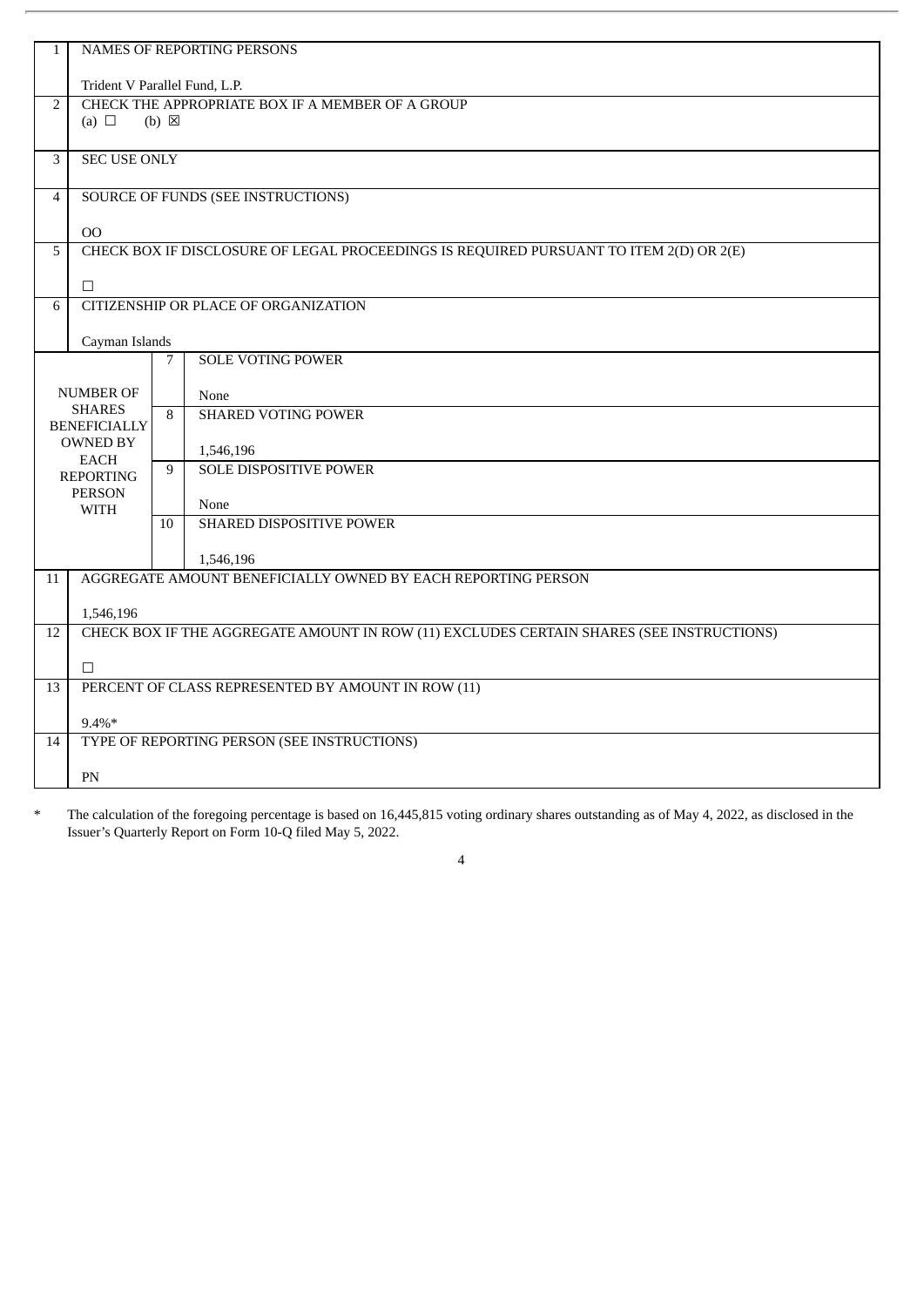| $\mathbf{1}$   | <b>NAMES OF REPORTING PERSONS</b>                  |                 |                                                                                          |  |  |  |
|----------------|----------------------------------------------------|-----------------|------------------------------------------------------------------------------------------|--|--|--|
|                | Trident Capital V-PF, L.P.                         |                 |                                                                                          |  |  |  |
| $\overline{2}$ | CHECK THE APPROPRIATE BOX IF A MEMBER OF A GROUP   |                 |                                                                                          |  |  |  |
|                | (a) $\Box$                                         | $(b) \boxtimes$ |                                                                                          |  |  |  |
|                |                                                    |                 |                                                                                          |  |  |  |
| 3              | <b>SEC USE ONLY</b>                                |                 |                                                                                          |  |  |  |
|                |                                                    |                 |                                                                                          |  |  |  |
| $\overline{4}$ |                                                    |                 | <b>SOURCE OF FUNDS (SEE INSTRUCTIONS)</b>                                                |  |  |  |
|                |                                                    |                 |                                                                                          |  |  |  |
|                | O <sub>O</sub>                                     |                 |                                                                                          |  |  |  |
| 5              |                                                    |                 | CHECK BOX IF DISCLOSURE OF LEGAL PROCEEDINGS IS REQUIRED PURSUANT TO ITEM 2(D) OR 2(E)   |  |  |  |
|                | $\Box$                                             |                 |                                                                                          |  |  |  |
| 6              |                                                    |                 | <b>CITIZENSHIP OR PLACE OF ORGANIZATION</b>                                              |  |  |  |
|                |                                                    |                 |                                                                                          |  |  |  |
|                | Cayman Islands                                     |                 |                                                                                          |  |  |  |
|                |                                                    | 7               | <b>SOLE VOTING POWER</b>                                                                 |  |  |  |
|                |                                                    |                 |                                                                                          |  |  |  |
|                | <b>NUMBER OF</b><br><b>SHARES</b>                  |                 | None                                                                                     |  |  |  |
|                | <b>BENEFICIALLY</b>                                | 8               | <b>SHARED VOTING POWER</b>                                                               |  |  |  |
|                | <b>OWNED BY</b>                                    |                 |                                                                                          |  |  |  |
|                | <b>EACH</b>                                        | 9               | 1,546,196<br><b>SOLE DISPOSITIVE POWER</b>                                               |  |  |  |
|                | <b>REPORTING</b>                                   |                 |                                                                                          |  |  |  |
|                | <b>PERSON</b><br><b>WITH</b>                       |                 | None                                                                                     |  |  |  |
|                |                                                    | 10              | SHARED DISPOSITIVE POWER                                                                 |  |  |  |
|                |                                                    |                 |                                                                                          |  |  |  |
|                |                                                    |                 | 1,546,196                                                                                |  |  |  |
| 11             |                                                    |                 | AGGREGATE AMOUNT BENEFICIALLY OWNED BY EACH REPORTING PERSON                             |  |  |  |
|                |                                                    |                 |                                                                                          |  |  |  |
|                | 1,546,196                                          |                 |                                                                                          |  |  |  |
| 12             |                                                    |                 | CHECK BOX IF THE AGGREGATE AMOUNT IN ROW (11) EXCLUDES CERTAIN SHARES (SEE INSTRUCTIONS) |  |  |  |
|                | $\Box$                                             |                 |                                                                                          |  |  |  |
| 13             | PERCENT OF CLASS REPRESENTED BY AMOUNT IN ROW (11) |                 |                                                                                          |  |  |  |
|                |                                                    |                 |                                                                                          |  |  |  |
|                | $9.4\%*$                                           |                 |                                                                                          |  |  |  |
| 14             |                                                    |                 | TYPE OF REPORTING PERSON (SEE INSTRUCTIONS)                                              |  |  |  |
|                |                                                    |                 |                                                                                          |  |  |  |
|                | PN                                                 |                 |                                                                                          |  |  |  |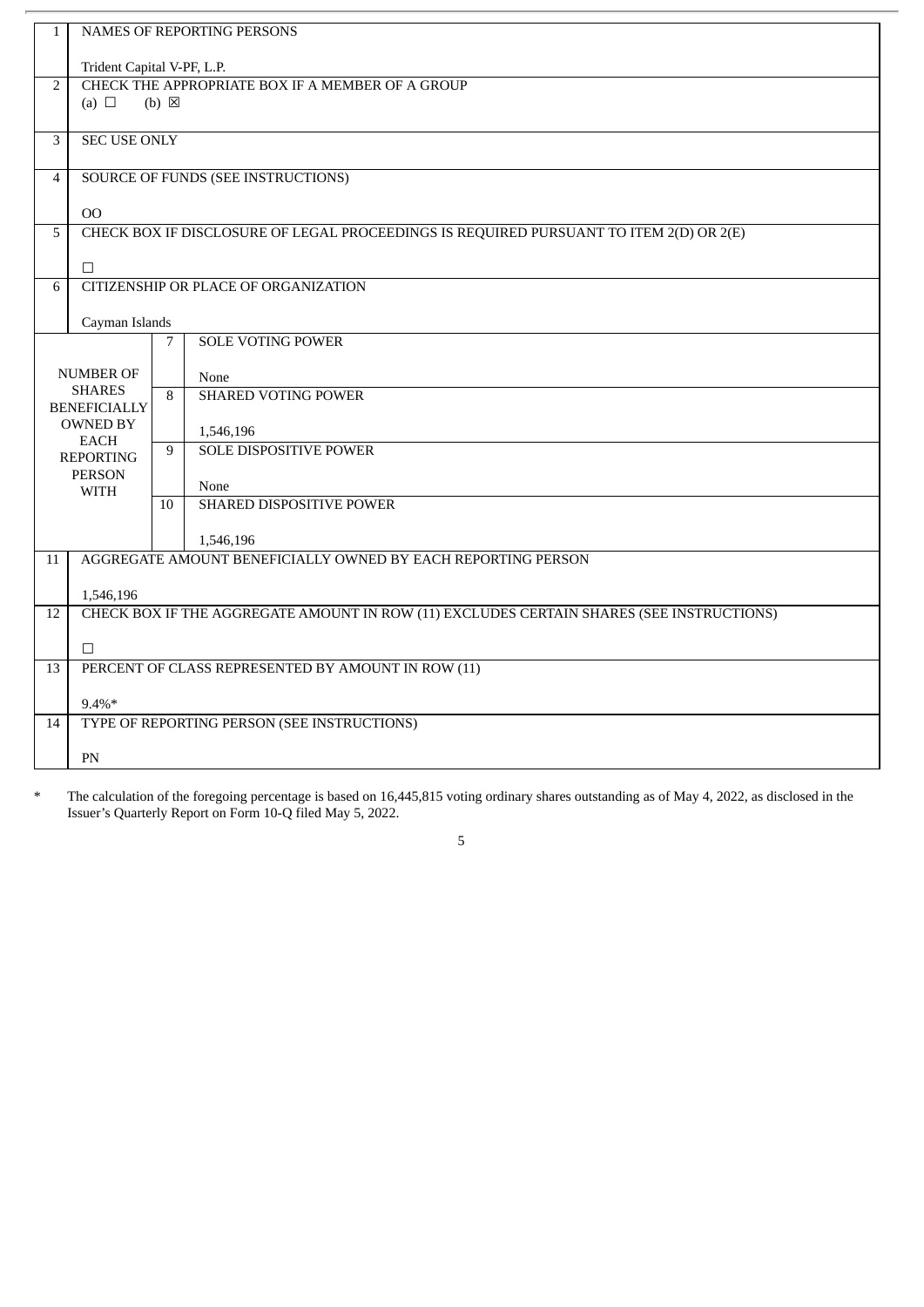| $\mathbf{1}$   |                                                                                          |                 | <b>NAMES OF REPORTING PERSONS</b>                                                      |  |  |  |
|----------------|------------------------------------------------------------------------------------------|-----------------|----------------------------------------------------------------------------------------|--|--|--|
|                |                                                                                          |                 |                                                                                        |  |  |  |
|                | Trident V Professionals Fund, L.P.                                                       |                 |                                                                                        |  |  |  |
| $\overline{2}$ |                                                                                          |                 | CHECK THE APPROPRIATE BOX IF A MEMBER OF A GROUP                                       |  |  |  |
|                | (a) $\Box$                                                                               | $(b) \boxtimes$ |                                                                                        |  |  |  |
|                |                                                                                          |                 |                                                                                        |  |  |  |
| 3              | <b>SEC USE ONLY</b>                                                                      |                 |                                                                                        |  |  |  |
| $\overline{4}$ |                                                                                          |                 | SOURCE OF FUNDS (SEE INSTRUCTIONS)                                                     |  |  |  |
|                |                                                                                          |                 |                                                                                        |  |  |  |
|                | <b>OO</b>                                                                                |                 |                                                                                        |  |  |  |
| 5              |                                                                                          |                 | CHECK BOX IF DISCLOSURE OF LEGAL PROCEEDINGS IS REQUIRED PURSUANT TO ITEM 2(D) OR 2(E) |  |  |  |
|                | $\Box$                                                                                   |                 |                                                                                        |  |  |  |
| 6              |                                                                                          |                 | CITIZENSHIP OR PLACE OF ORGANIZATION                                                   |  |  |  |
|                |                                                                                          |                 |                                                                                        |  |  |  |
|                | Cayman Islands                                                                           |                 |                                                                                        |  |  |  |
|                |                                                                                          | $\overline{7}$  | <b>SOLE VOTING POWER</b>                                                               |  |  |  |
|                | <b>NUMBER OF</b>                                                                         |                 |                                                                                        |  |  |  |
|                | <b>SHARES</b>                                                                            | 8               | None<br><b>SHARED VOTING POWER</b>                                                     |  |  |  |
|                | <b>BENEFICIALLY</b>                                                                      |                 |                                                                                        |  |  |  |
|                | <b>OWNED BY</b>                                                                          |                 | 1,546,196                                                                              |  |  |  |
|                | <b>EACH</b><br><b>REPORTING</b>                                                          | 9               | <b>SOLE DISPOSITIVE POWER</b>                                                          |  |  |  |
|                | <b>PERSON</b>                                                                            |                 |                                                                                        |  |  |  |
|                | <b>WITH</b>                                                                              |                 | None                                                                                   |  |  |  |
|                |                                                                                          | 10 <sup>1</sup> | SHARED DISPOSITIVE POWER                                                               |  |  |  |
|                |                                                                                          |                 | 1,546,196                                                                              |  |  |  |
| 11             |                                                                                          |                 | AGGREGATE AMOUNT BENEFICIALLY OWNED BY EACH REPORTING PERSON                           |  |  |  |
|                |                                                                                          |                 |                                                                                        |  |  |  |
|                | 1,546,196                                                                                |                 |                                                                                        |  |  |  |
| 12             | CHECK BOX IF THE AGGREGATE AMOUNT IN ROW (11) EXCLUDES CERTAIN SHARES (SEE INSTRUCTIONS) |                 |                                                                                        |  |  |  |
|                | $\Box$                                                                                   |                 |                                                                                        |  |  |  |
| 13             | PERCENT OF CLASS REPRESENTED BY AMOUNT IN ROW (11)                                       |                 |                                                                                        |  |  |  |
|                |                                                                                          |                 |                                                                                        |  |  |  |
|                | $9.4\%*$                                                                                 |                 |                                                                                        |  |  |  |
| 14             |                                                                                          |                 | TYPE OF REPORTING PERSON (SEE INSTRUCTIONS)                                            |  |  |  |
|                |                                                                                          |                 |                                                                                        |  |  |  |
|                | ${\rm PN}$                                                                               |                 |                                                                                        |  |  |  |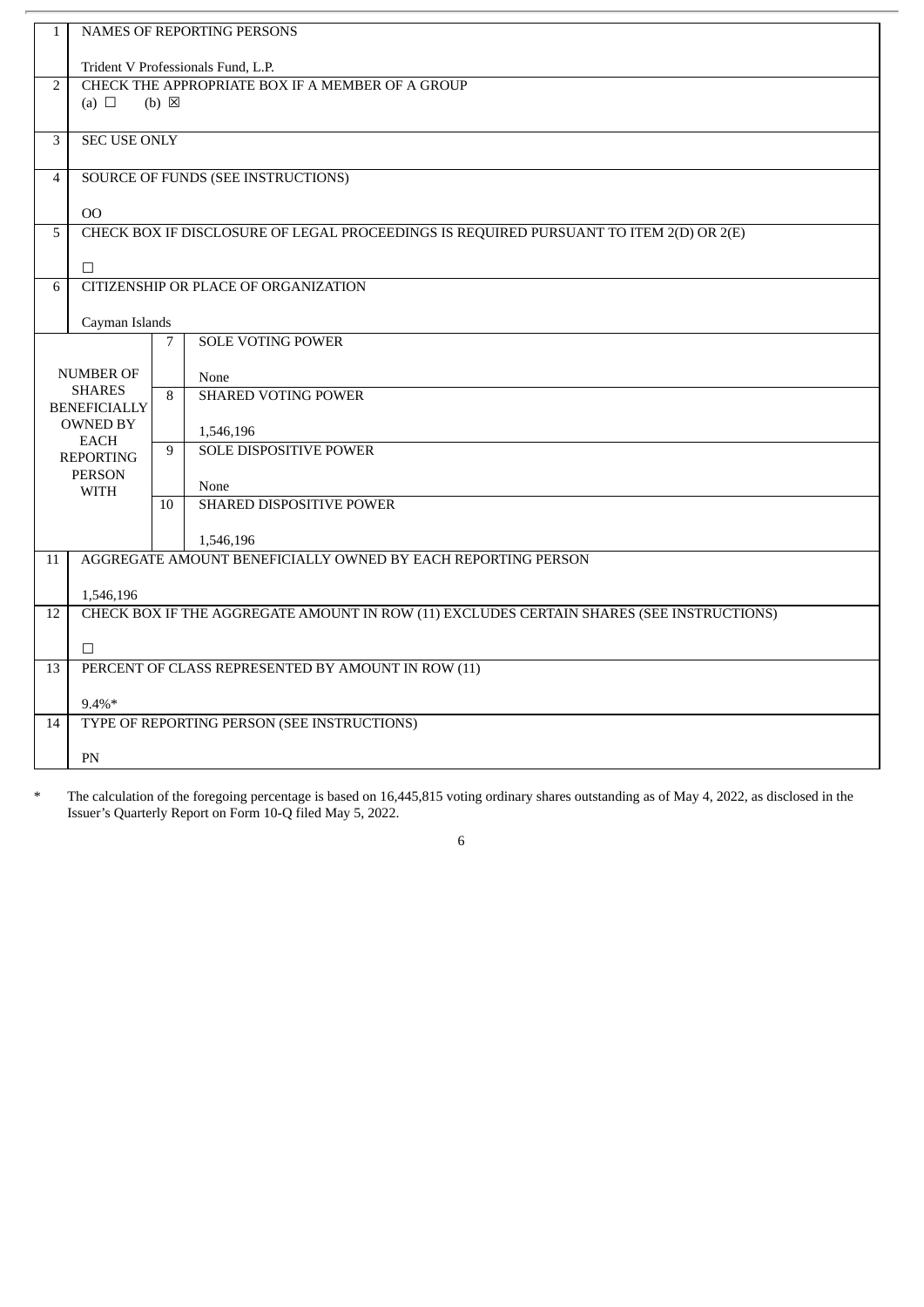| $\mathbf{1}$   | <b>NAMES OF REPORTING PERSONS</b>                                       |                 |                                                                                          |  |  |  |
|----------------|-------------------------------------------------------------------------|-----------------|------------------------------------------------------------------------------------------|--|--|--|
|                |                                                                         |                 |                                                                                          |  |  |  |
| $\overline{2}$ | Stone Point GP Ltd.<br>CHECK THE APPROPRIATE BOX IF A MEMBER OF A GROUP |                 |                                                                                          |  |  |  |
|                | (a) $\Box$                                                              | $(b) \boxtimes$ |                                                                                          |  |  |  |
|                |                                                                         |                 |                                                                                          |  |  |  |
| 3              | <b>SEC USE ONLY</b>                                                     |                 |                                                                                          |  |  |  |
|                |                                                                         |                 |                                                                                          |  |  |  |
| $\overline{4}$ |                                                                         |                 | <b>SOURCE OF FUNDS (SEE INSTRUCTIONS)</b>                                                |  |  |  |
|                | OO                                                                      |                 |                                                                                          |  |  |  |
| 5              |                                                                         |                 | CHECK BOX IF DISCLOSURE OF LEGAL PROCEEDINGS IS REQUIRED PURSUANT TO ITEM 2(D) OR 2(E)   |  |  |  |
|                |                                                                         |                 |                                                                                          |  |  |  |
| 6              | $\Box$                                                                  |                 | CITIZENSHIP OR PLACE OF ORGANIZATION                                                     |  |  |  |
|                |                                                                         |                 |                                                                                          |  |  |  |
|                | Cayman Islands                                                          |                 |                                                                                          |  |  |  |
|                |                                                                         | 7               | <b>SOLE VOTING POWER</b>                                                                 |  |  |  |
|                | <b>NUMBER OF</b>                                                        |                 | None                                                                                     |  |  |  |
|                | <b>SHARES</b>                                                           | 8               | <b>SHARED VOTING POWER</b>                                                               |  |  |  |
|                | <b>BENEFICIALLY</b>                                                     |                 |                                                                                          |  |  |  |
|                | <b>OWNED BY</b><br><b>EACH</b>                                          |                 | 1,546,196                                                                                |  |  |  |
|                | <b>REPORTING</b>                                                        |                 | <b>SOLE DISPOSITIVE POWER</b>                                                            |  |  |  |
|                | <b>PERSON</b>                                                           |                 |                                                                                          |  |  |  |
|                | <b>WITH</b>                                                             | 10              | None<br>SHARED DISPOSITIVE POWER                                                         |  |  |  |
|                |                                                                         |                 |                                                                                          |  |  |  |
|                |                                                                         |                 | 1,546,196                                                                                |  |  |  |
| 11             |                                                                         |                 | AGGREGATE AMOUNT BENEFICIALLY OWNED BY EACH REPORTING PERSON                             |  |  |  |
|                | 1,546,196                                                               |                 |                                                                                          |  |  |  |
| 12             |                                                                         |                 | CHECK BOX IF THE AGGREGATE AMOUNT IN ROW (11) EXCLUDES CERTAIN SHARES (SEE INSTRUCTIONS) |  |  |  |
|                |                                                                         |                 |                                                                                          |  |  |  |
|                | $\Box$                                                                  |                 |                                                                                          |  |  |  |
| 13             |                                                                         |                 | PERCENT OF CLASS REPRESENTED BY AMOUNT IN ROW (11)                                       |  |  |  |
|                | $9.4\%*$                                                                |                 |                                                                                          |  |  |  |
| 14             |                                                                         |                 | TYPE OF REPORTING PERSON (SEE INSTRUCTIONS)                                              |  |  |  |
|                |                                                                         |                 |                                                                                          |  |  |  |
|                | OO                                                                      |                 |                                                                                          |  |  |  |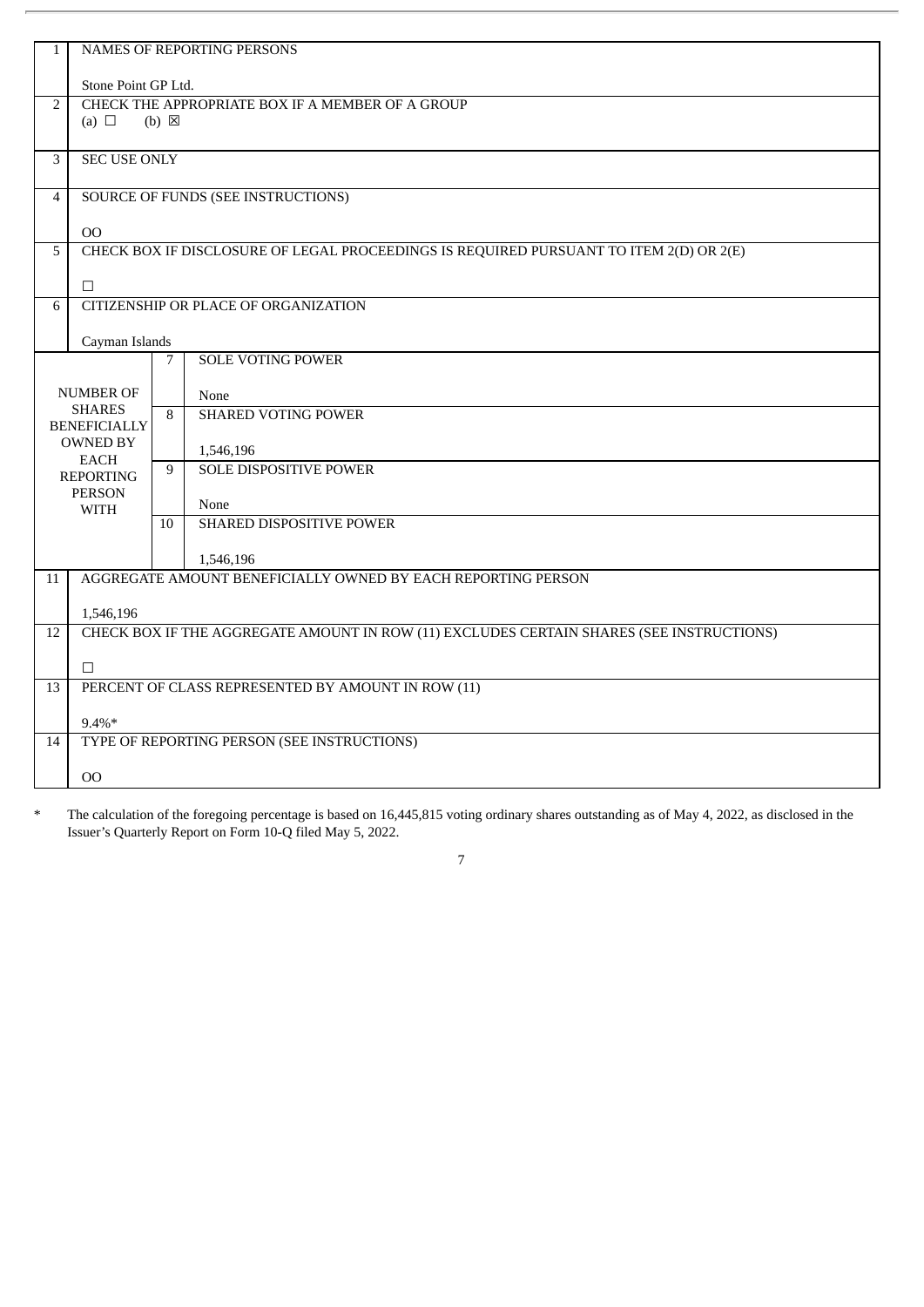| $\mathbf{1}$   |                                                    |                 |                                                                                          |  |  |  |
|----------------|----------------------------------------------------|-----------------|------------------------------------------------------------------------------------------|--|--|--|
|                | NAMES OF REPORTING PERSONS                         |                 |                                                                                          |  |  |  |
|                | Stone Point Capital LLC                            |                 |                                                                                          |  |  |  |
| $\overline{2}$ |                                                    |                 | CHECK THE APPROPRIATE BOX IF A MEMBER OF A GROUP                                         |  |  |  |
|                | (a) $\Box$                                         | $(b) \boxtimes$ |                                                                                          |  |  |  |
|                |                                                    |                 |                                                                                          |  |  |  |
| 3              | <b>SEC USE ONLY</b>                                |                 |                                                                                          |  |  |  |
| $\overline{4}$ |                                                    |                 | <b>SOURCE OF FUNDS (SEE INSTRUCTIONS)</b>                                                |  |  |  |
|                |                                                    |                 |                                                                                          |  |  |  |
|                | O <sub>O</sub>                                     |                 |                                                                                          |  |  |  |
| 5              |                                                    |                 | CHECK BOX IF DISCLOSURE OF LEGAL PROCEEDINGS IS REQUIRED PURSUANT TO ITEM 2(D) OR 2(E)   |  |  |  |
|                | $\Box$                                             |                 |                                                                                          |  |  |  |
| 6              |                                                    |                 | CITIZENSHIP OR PLACE OF ORGANIZATION                                                     |  |  |  |
|                |                                                    |                 |                                                                                          |  |  |  |
|                | Delaware                                           |                 |                                                                                          |  |  |  |
|                |                                                    | 7               | <b>SOLE VOTING POWER</b>                                                                 |  |  |  |
|                | <b>NUMBER OF</b>                                   |                 | None                                                                                     |  |  |  |
|                | <b>SHARES</b>                                      | 8               | <b>SHARED VOTING POWER</b>                                                               |  |  |  |
|                | <b>BENEFICIALLY</b>                                |                 |                                                                                          |  |  |  |
|                | <b>OWNED BY</b>                                    |                 | 1,546,196                                                                                |  |  |  |
|                | <b>EACH</b><br><b>REPORTING</b>                    | 9               | <b>SOLE DISPOSITIVE POWER</b>                                                            |  |  |  |
|                | <b>PERSON</b>                                      |                 |                                                                                          |  |  |  |
|                | <b>WITH</b>                                        |                 | None                                                                                     |  |  |  |
|                |                                                    | 10              | SHARED DISPOSITIVE POWER                                                                 |  |  |  |
|                |                                                    |                 | None                                                                                     |  |  |  |
| 11             |                                                    |                 | AGGREGATE AMOUNT BENEFICIALLY OWNED BY EACH REPORTING PERSON                             |  |  |  |
|                |                                                    |                 |                                                                                          |  |  |  |
|                | 1,546,196                                          |                 |                                                                                          |  |  |  |
| 12             |                                                    |                 | CHECK BOX IF THE AGGREGATE AMOUNT IN ROW (11) EXCLUDES CERTAIN SHARES (SEE INSTRUCTIONS) |  |  |  |
|                | $\Box$                                             |                 |                                                                                          |  |  |  |
| 13             | PERCENT OF CLASS REPRESENTED BY AMOUNT IN ROW (11) |                 |                                                                                          |  |  |  |
|                |                                                    |                 |                                                                                          |  |  |  |
|                | $9.4\%*$                                           |                 |                                                                                          |  |  |  |
| 14             | TYPE OF REPORTING PERSON (SEE INSTRUCTIONS)        |                 |                                                                                          |  |  |  |
|                | OO                                                 |                 |                                                                                          |  |  |  |
|                |                                                    |                 |                                                                                          |  |  |  |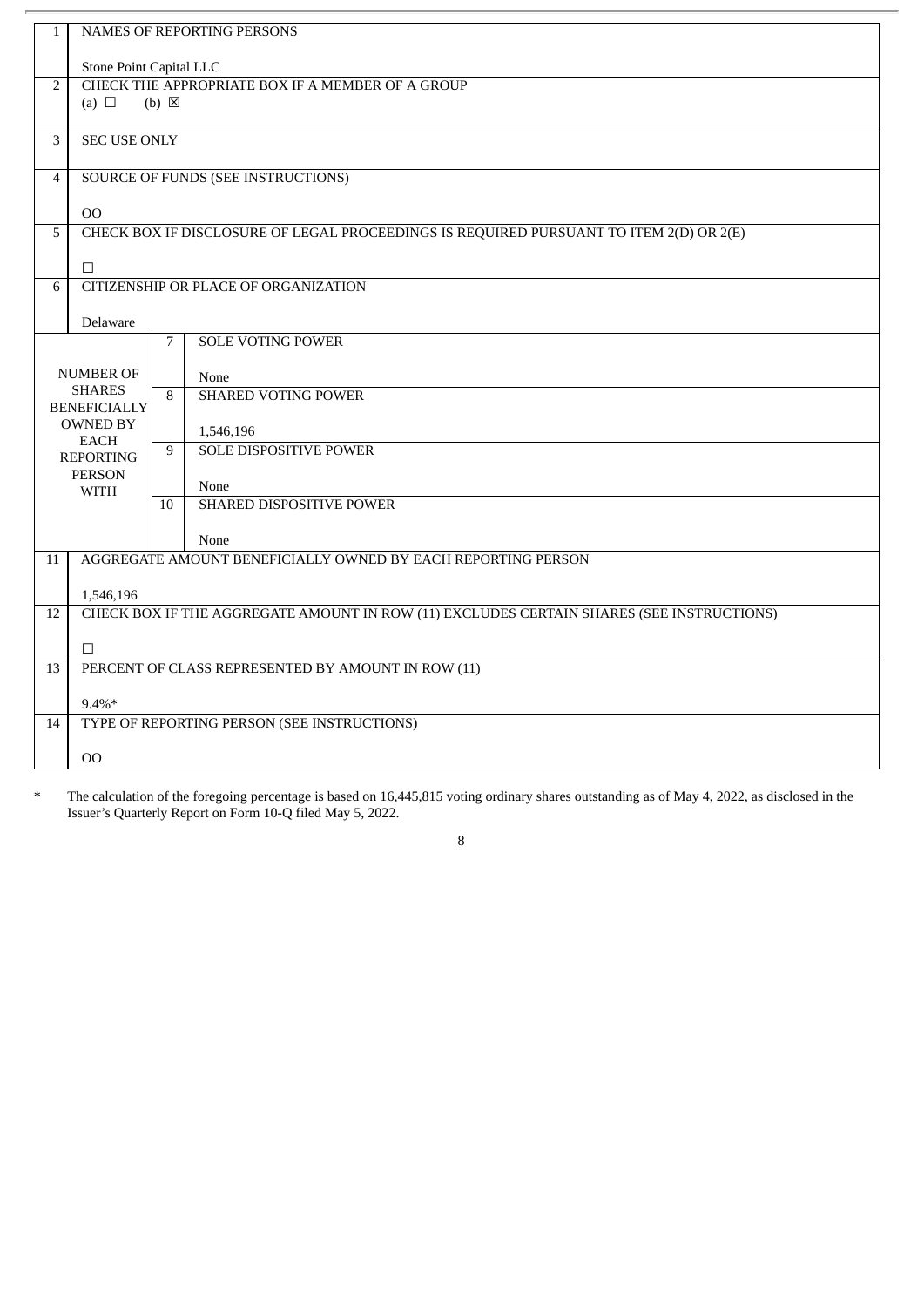| $\mathbf{1}$   | NAMES OF REPORTING PERSONS                         |                 |                                                                                          |  |  |  |  |
|----------------|----------------------------------------------------|-----------------|------------------------------------------------------------------------------------------|--|--|--|--|
|                | <b>Trident Public Equity LP</b>                    |                 |                                                                                          |  |  |  |  |
| $\overline{2}$ | CHECK THE APPROPRIATE BOX IF A MEMBER OF A GROUP   |                 |                                                                                          |  |  |  |  |
|                | (a) $\Box$                                         | $(b) \boxtimes$ |                                                                                          |  |  |  |  |
|                |                                                    |                 |                                                                                          |  |  |  |  |
| 3              | <b>SEC USE ONLY</b>                                |                 |                                                                                          |  |  |  |  |
|                |                                                    |                 |                                                                                          |  |  |  |  |
| $\overline{4}$ |                                                    |                 | <b>SOURCE OF FUNDS (SEE INSTRUCTIONS)</b>                                                |  |  |  |  |
|                |                                                    |                 |                                                                                          |  |  |  |  |
|                | <b>OO</b>                                          |                 |                                                                                          |  |  |  |  |
| 5              |                                                    |                 | CHECK BOX IF DISCLOSURE OF LEGAL PROCEEDINGS IS REQUIRED PURSUANT TO ITEM 2(D) OR 2(E)   |  |  |  |  |
|                | $\Box$                                             |                 |                                                                                          |  |  |  |  |
| 6              |                                                    |                 | <b>CITIZENSHIP OR PLACE OF ORGANIZATION</b>                                              |  |  |  |  |
|                |                                                    |                 |                                                                                          |  |  |  |  |
|                | Delaware                                           |                 |                                                                                          |  |  |  |  |
|                |                                                    | 7               | <b>SOLE VOTING POWER</b>                                                                 |  |  |  |  |
|                |                                                    |                 |                                                                                          |  |  |  |  |
|                | <b>NUMBER OF</b>                                   |                 | None                                                                                     |  |  |  |  |
|                | <b>SHARES</b><br><b>BENEFICIALLY</b>               | 8               | <b>SHARED VOTING POWER</b>                                                               |  |  |  |  |
|                | <b>OWNED BY</b>                                    |                 |                                                                                          |  |  |  |  |
|                | <b>EACH</b>                                        | 9               | 1,546,196<br><b>SOLE DISPOSITIVE POWER</b>                                               |  |  |  |  |
|                | <b>REPORTING</b>                                   |                 |                                                                                          |  |  |  |  |
|                | <b>PERSON</b>                                      |                 | None                                                                                     |  |  |  |  |
|                | <b>WITH</b>                                        | 10              | SHARED DISPOSITIVE POWER                                                                 |  |  |  |  |
|                |                                                    |                 |                                                                                          |  |  |  |  |
|                |                                                    |                 | 1,546,196                                                                                |  |  |  |  |
| 11             |                                                    |                 | AGGREGATE AMOUNT BENEFICIALLY OWNED BY EACH REPORTING PERSON                             |  |  |  |  |
|                |                                                    |                 |                                                                                          |  |  |  |  |
|                | 1,546,196                                          |                 |                                                                                          |  |  |  |  |
| 12             |                                                    |                 | CHECK BOX IF THE AGGREGATE AMOUNT IN ROW (11) EXCLUDES CERTAIN SHARES (SEE INSTRUCTIONS) |  |  |  |  |
|                | $\Box$                                             |                 |                                                                                          |  |  |  |  |
| 13             | PERCENT OF CLASS REPRESENTED BY AMOUNT IN ROW (11) |                 |                                                                                          |  |  |  |  |
|                |                                                    |                 |                                                                                          |  |  |  |  |
|                | $9.4\%*$                                           |                 |                                                                                          |  |  |  |  |
| 14             |                                                    |                 | TYPE OF REPORTING PERSON (SEE INSTRUCTIONS)                                              |  |  |  |  |
|                |                                                    |                 |                                                                                          |  |  |  |  |
|                | PN                                                 |                 |                                                                                          |  |  |  |  |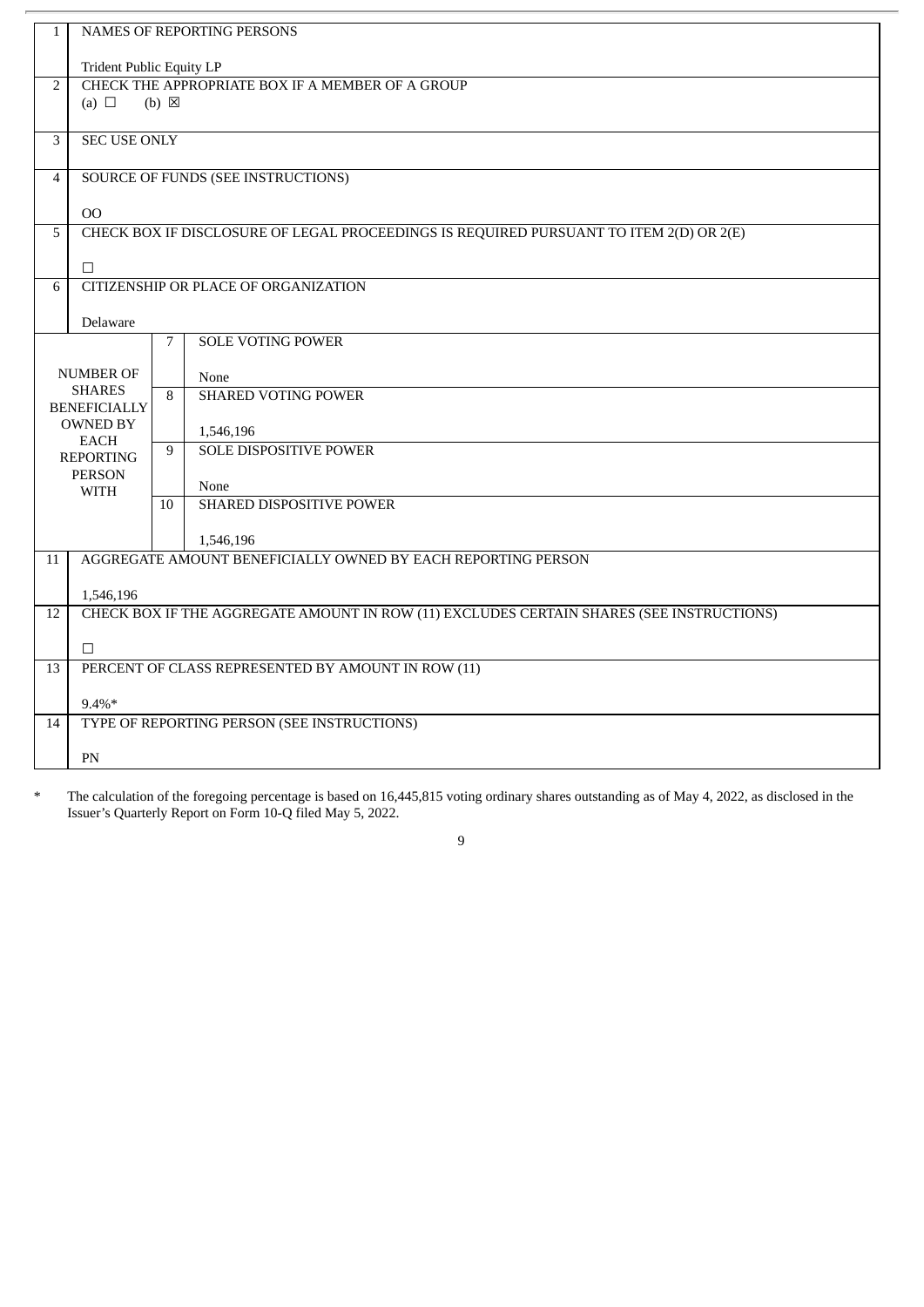| $\mathbf{1}$   | NAMES OF REPORTING PERSONS                         |                 |                                                                                          |  |  |  |
|----------------|----------------------------------------------------|-----------------|------------------------------------------------------------------------------------------|--|--|--|
|                | <b>Trident Public Equity GP LLC</b>                |                 |                                                                                          |  |  |  |
| $\overline{2}$ | CHECK THE APPROPRIATE BOX IF A MEMBER OF A GROUP   |                 |                                                                                          |  |  |  |
|                | (a) $\Box$                                         | $(b) \boxtimes$ |                                                                                          |  |  |  |
|                |                                                    |                 |                                                                                          |  |  |  |
| 3              | <b>SEC USE ONLY</b>                                |                 |                                                                                          |  |  |  |
|                |                                                    |                 |                                                                                          |  |  |  |
| $\overline{4}$ |                                                    |                 | SOURCE OF FUNDS (SEE INSTRUCTIONS)                                                       |  |  |  |
|                |                                                    |                 |                                                                                          |  |  |  |
|                | O <sub>O</sub>                                     |                 |                                                                                          |  |  |  |
| 5              |                                                    |                 | CHECK BOX IF DISCLOSURE OF LEGAL PROCEEDINGS IS REQUIRED PURSUANT TO ITEM 2(D) OR 2(E)   |  |  |  |
|                | $\Box$                                             |                 |                                                                                          |  |  |  |
| 6              |                                                    |                 | <b>CITIZENSHIP OR PLACE OF ORGANIZATION</b>                                              |  |  |  |
|                |                                                    |                 |                                                                                          |  |  |  |
|                | Delaware                                           |                 |                                                                                          |  |  |  |
|                |                                                    | 7               | <b>SOLE VOTING POWER</b>                                                                 |  |  |  |
|                |                                                    |                 |                                                                                          |  |  |  |
|                | <b>NUMBER OF</b><br><b>SHARES</b>                  |                 | None                                                                                     |  |  |  |
|                | <b>BENEFICIALLY</b>                                | 8               | <b>SHARED VOTING POWER</b>                                                               |  |  |  |
|                | <b>OWNED BY</b>                                    |                 |                                                                                          |  |  |  |
|                | <b>EACH</b>                                        | 9               | 1,546,196<br><b>SOLE DISPOSITIVE POWER</b>                                               |  |  |  |
|                | <b>REPORTING</b>                                   |                 |                                                                                          |  |  |  |
|                | <b>PERSON</b>                                      |                 | None                                                                                     |  |  |  |
|                | <b>WITH</b>                                        | 10              | SHARED DISPOSITIVE POWER                                                                 |  |  |  |
|                |                                                    |                 |                                                                                          |  |  |  |
|                |                                                    |                 | 1,546,196                                                                                |  |  |  |
| 11             |                                                    |                 | AGGREGATE AMOUNT BENEFICIALLY OWNED BY EACH REPORTING PERSON                             |  |  |  |
|                |                                                    |                 |                                                                                          |  |  |  |
|                | 1,546,196                                          |                 |                                                                                          |  |  |  |
| 12             |                                                    |                 | CHECK BOX IF THE AGGREGATE AMOUNT IN ROW (11) EXCLUDES CERTAIN SHARES (SEE INSTRUCTIONS) |  |  |  |
|                | $\Box$                                             |                 |                                                                                          |  |  |  |
| 13             | PERCENT OF CLASS REPRESENTED BY AMOUNT IN ROW (11) |                 |                                                                                          |  |  |  |
|                |                                                    |                 |                                                                                          |  |  |  |
|                | $9.4\%*$                                           |                 |                                                                                          |  |  |  |
| 14             |                                                    |                 | TYPE OF REPORTING PERSON (SEE INSTRUCTIONS)                                              |  |  |  |
|                |                                                    |                 |                                                                                          |  |  |  |
|                | OO                                                 |                 |                                                                                          |  |  |  |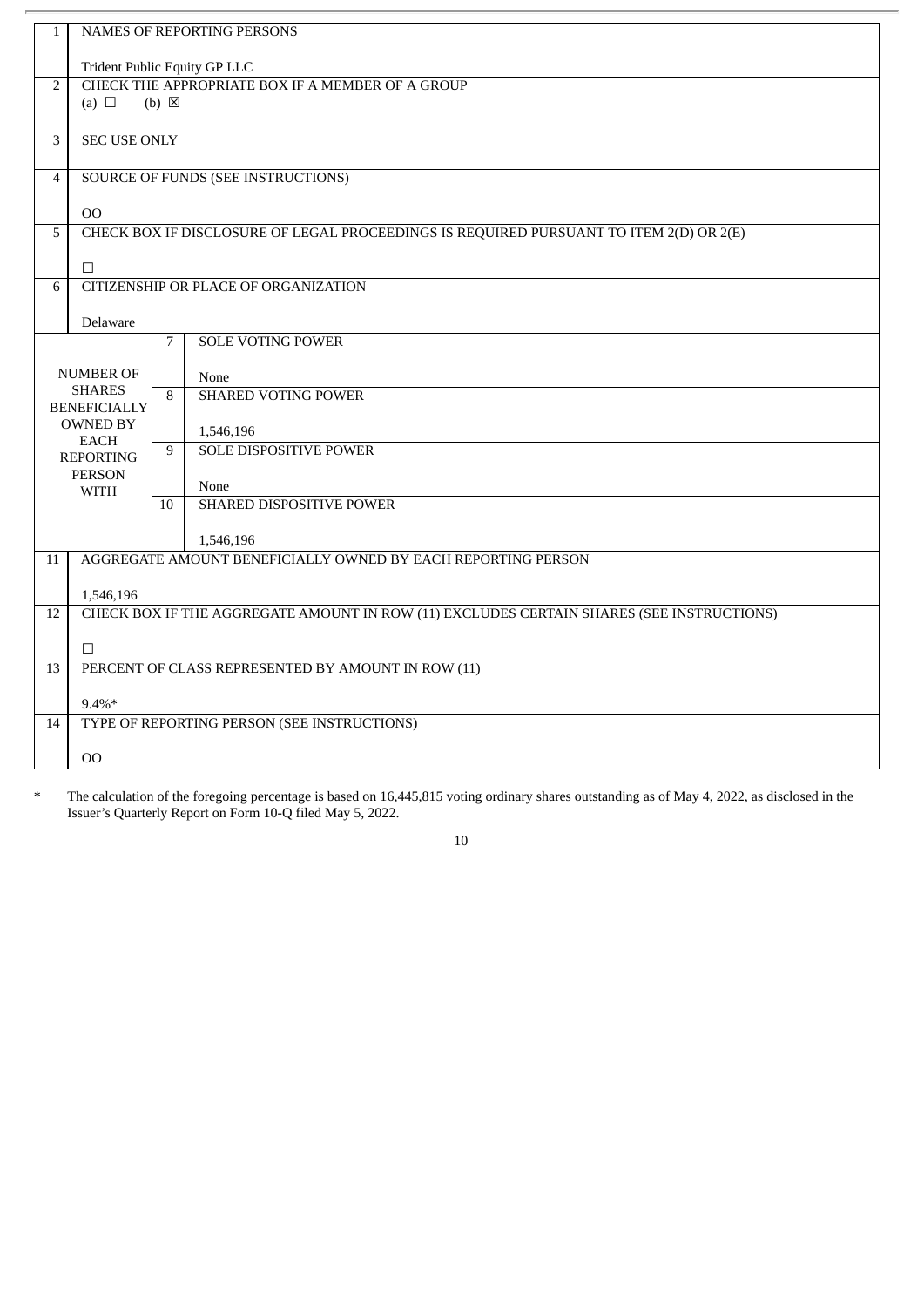#### **Explanatory Note**

This filing is made jointly on behalf of Trident V, L.P. ("Trident V"), Trident Capital V, L.P. ("Trident V GP"), Trident V Parallel Fund, L.P. ("Trident V Parallel"), Trident Capital V-PF, L.P. ("Trident V Parallel GP"), Trident V Professionals Fund, L.P. ("Trident V Professionals" and, together with Trident V and Trident V Parallel, the "Trident V Funds"), Stone Point GP Ltd. ("Trident V Professionals GP" and, together with Trident V GP and Trident V Parallel GP, the "Trident V GPs") (collectively, the "Stone Point Partnerships"), Stone Point Capital LLC ("Stone Point"), Trident Public Equity LP ("TPE LP") and Trident Public Equity GP LLC ("TPE GP" and, together with the Stone Point Partnerships, Stone Point and TPE LP, the "Reporting Persons") with respect to the voting ordinary shares, par value \$1.00 per share ("Ordinary Shares"), of Enstar Group Limited, a Bermuda company (the "Issuer" or the "Company"), having its principal executive offices at 18 Queen Street, Windsor Place, 3rd Floor, 22 Queen Street, Hamilton, HM JX Bermuda.

This filing modifies that certain Schedule 13D filed by the Trident V Funds, Trident V GP, and Stone Point on November 15, 2013 (the "Initial Schedule 13D"), as amended by Amendment No. 1 filed (together with TPE LP and TPE GP) on November 25, 2016 ("Schedule 13D/A No. 1"), Amendment No. 2 filed (together with Trident V Parallel GP and Trident V Professionals GP) on May 15, 2018 ("Schedule 13D/A No. 2") and Amendment No. 3 filed on June 22, 2020 ("Schedule 13D/A No. 3"). This filing constitutes: (i) Amendment No. 4, in respect of Trident V Funds, Trident V GP, and Stone Point; (ii) Amendment No. 3 to the initial Schedule 13D of Schedule 13D/A No. 1, as amended by Schedule 13D/A No. 2 and Schedule 13D/A No. 3, in respect of TPE LP and TPE GP; and (iii) Amendment No. 2 to the initial Schedule 13D/A of Schedule 13D filed as Schedule 13D/A No. 2, as amended by Schedule 13D/A No. 3, in respect of Trident V Parallel GP and Trident V Professionals GP.

The Initial Schedule 13D, as amended by Schedule 13D/A Nos. 1, 2 and 3 and modified by this filing, is referenced herein as the "Schedule 13D/A," which remains unchanged, except as specifically amended by this filing in respect of the respective filers described in the foregoing paragraph.

Capitalized terms used but not defined herein shall have the respective meanings defined in the Schedule 13D/A as previously amended.

#### **Item 5. Interest in Securities of the Issuer**

Items 5(a) through (c) are hereby amended and restated in their entirety to read as follows:

(a), (b) The following disclosure is based on 16,445,815 Ordinary Shares outstanding as of May 4, 2022, as disclosed in the Issuer's Quarterly Report on Form 10-Q filed May 5, 2022.

Pursuant to Rule 13d-3 under the Securities Exchange Act of 1934, as amended, each of the following Reporting Persons may be deemed to beneficially own an aggregate of 1,546,196 Ordinary Shares held by or held for TPE LP, representing approximately 9.4% of the Ordinary Shares outstanding: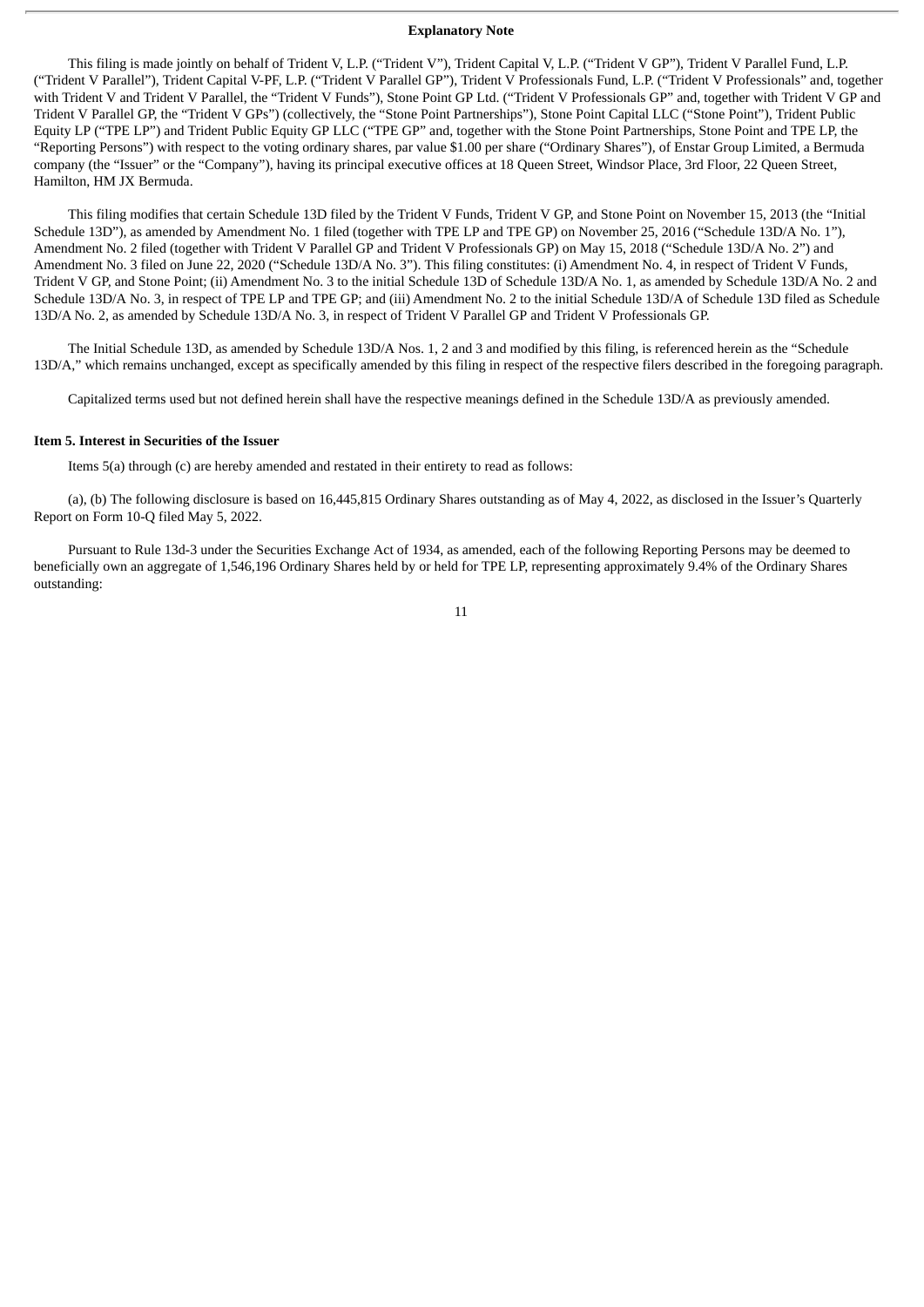(i) Each of the Trident V Funds, which has shared voting and dispositive power with respect to such shares;

(ii) Trident V GP, in its capacity as sole general partner of Trident V;

(iii) Trident V Parallel GP, in its capacity as sole general partner of Trident V Parallel;

(iv) Trident V Professionals GP, in its capacity as sole general partner of Trident V Professionals;

(v) Stone Point, in its capacity as the manager of each of the Trident V Funds; and

(vi) TPE GP, in its capacity as sole general partner of TPE LP.

As further described above in Item 2, pursuant to certain management agreements, Stone Point has been delegated authority by Trident V GP, Trident V Parallel GP and Trident V Professionals GP to exercise shared voting rights with respect to the aggregate of 1,546,196 Ordinary Shares on behalf of Trident V, Trident V Parallel and Trident V Professionals, respectively, but Stone Point does not have any power with respect to disposition of Ordinary Shares held by or held for each of the Trident V Funds. Pursuant to TPE LP's limited partnership agreement, any action by TPE LP, including any action with respect to the Ordinary Shares reported herein, must be approved by a unanimous vote of the limited partners of TPE LP. Therefore, each of the Trident V Funds may be deemed to beneficially own any shares directly beneficially owned by TPE LP.

(c) Each of the Reporting Persons reports that neither it, nor to its knowledge, any person named in Schedule I in respect of such Reporting Person, has effected any transactions in Ordinary Shares during the past 60 days, other than as described in Item 6 below.

#### **Item 6. Contracts, Arrangements, Understandings or Relationships With Respect to Securities of the Issuer**

Item 6 is hereby supplemented by adding the following at the end thereof:

On May 10, 2022, TPE LP entered into a purchase agreement (the "Purchase Agreement") with the Issuer, pursuant to which TPE LP agreed to sell 89,790 Ordinary Shares to the Issuer for an aggregate purchase price of \$19,999,824.60.

The preceding summary of the Purchase Agreement is not intended to be complete and is qualified in its entirety by reference to the full text of the Purchase Agreement, a copy of which is attached as Exhibit D hereto and which is incorporated by reference herein.

#### **Item 7. Material to be Filed as Exhibits**

The disclosure in Item 7 is hereby supplemented by adding the following at the end thereof:

Exhibit Description

[D.](http://www.sec.gov/Archives/edgar/data/1363829/000089322007000179/w29726exv10w1.txt) Purchase Agreement, dated as of May 10, 2022, by and among the Issuer and Trident Public Equity LP (incorporated by reference to exhibit 10.1 to the Issuer's Form 8-K filed on May 11, 2022)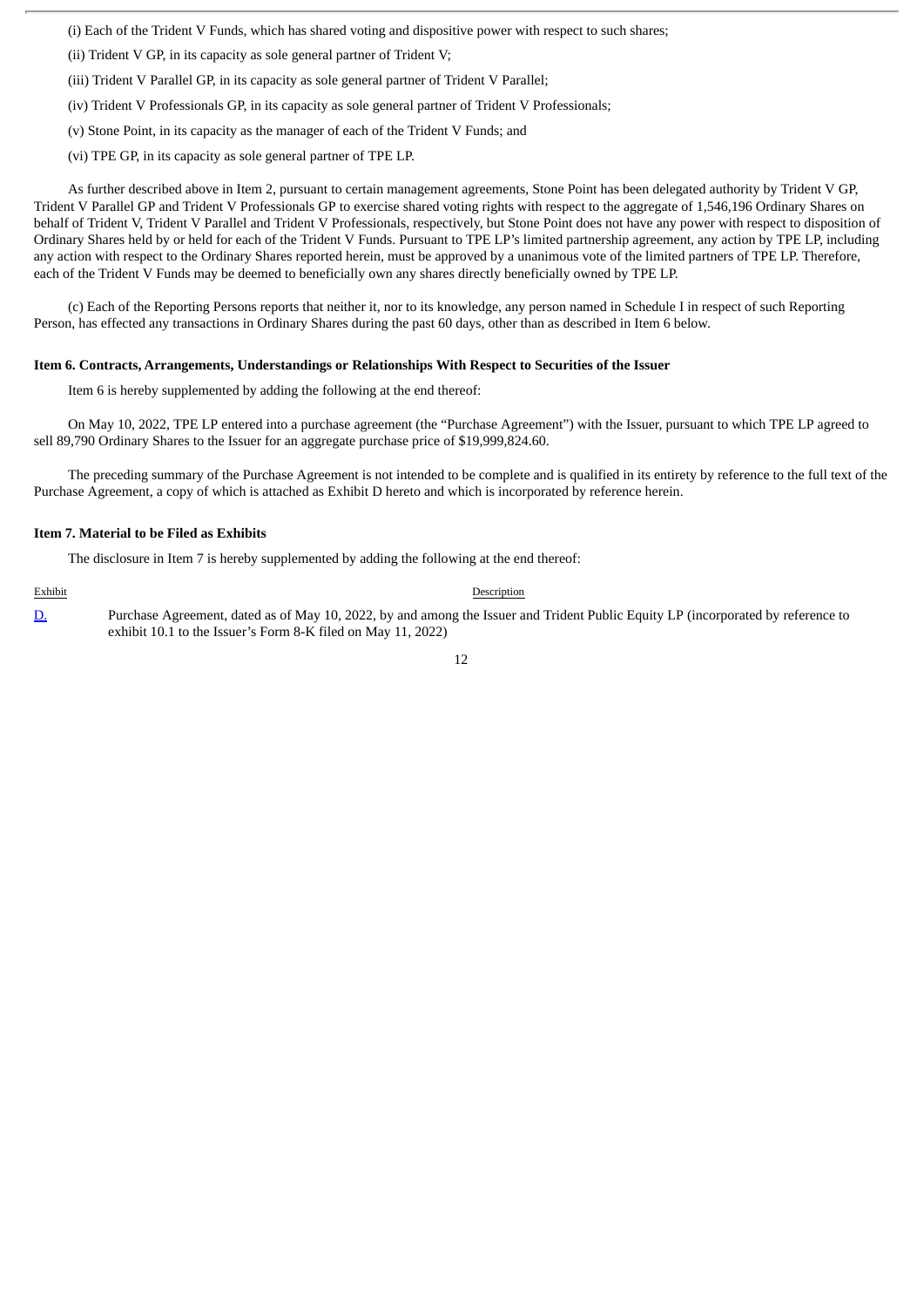After reasonable inquiry and to the best of my knowledge and belief, I certify that the information set forth in this statement is true, complete and correct.

#### Date: May 12, 2022 **TRIDENT V, L.P.**

- By: Trident Capital V, L.P., its sole general partner<br>By: DW Trident V, LLC, a general partner
- By: DW Trident V, LLC, a general partner
- By: /s/ Jacqueline Giammarco
- Name: Jacqueline Giammarco
- Title: Vice President

#### **TRIDENT CAPITAL V, L.P.**

- By: DW Trident V, LLC, a general partner
- By: /s/ Jacqueline Giammarco
- Name: Jacqueline Giammarco
- Title: Vice President

#### **TRIDENT V PARALLEL FUND, L.P.**

- By: Trident Capital V-PF, L.P., its sole general partner
- By: DW Trident V, LLC, a general partner
- By: /s/ Jacqueline Giammarco
- Name: Jacqueline Giammarco
- Title: Vice President

## **TRIDENT CAPITAL V-PF, L.P.**

- By: DW Trident V, LLC, a general partner
- By: /s/ Jacqueline Giammarco
- Name: Jacqueline Giammarco
- Title: Vice President

### **TRIDENT V PROFESSIONALS FUND, L.P.**

- By: Stone Point GP Ltd., its sole general partner
- By: /s/ Jacqueline Giammarco
- Name: Jacqueline Giammarco Title: Vice President
- 13